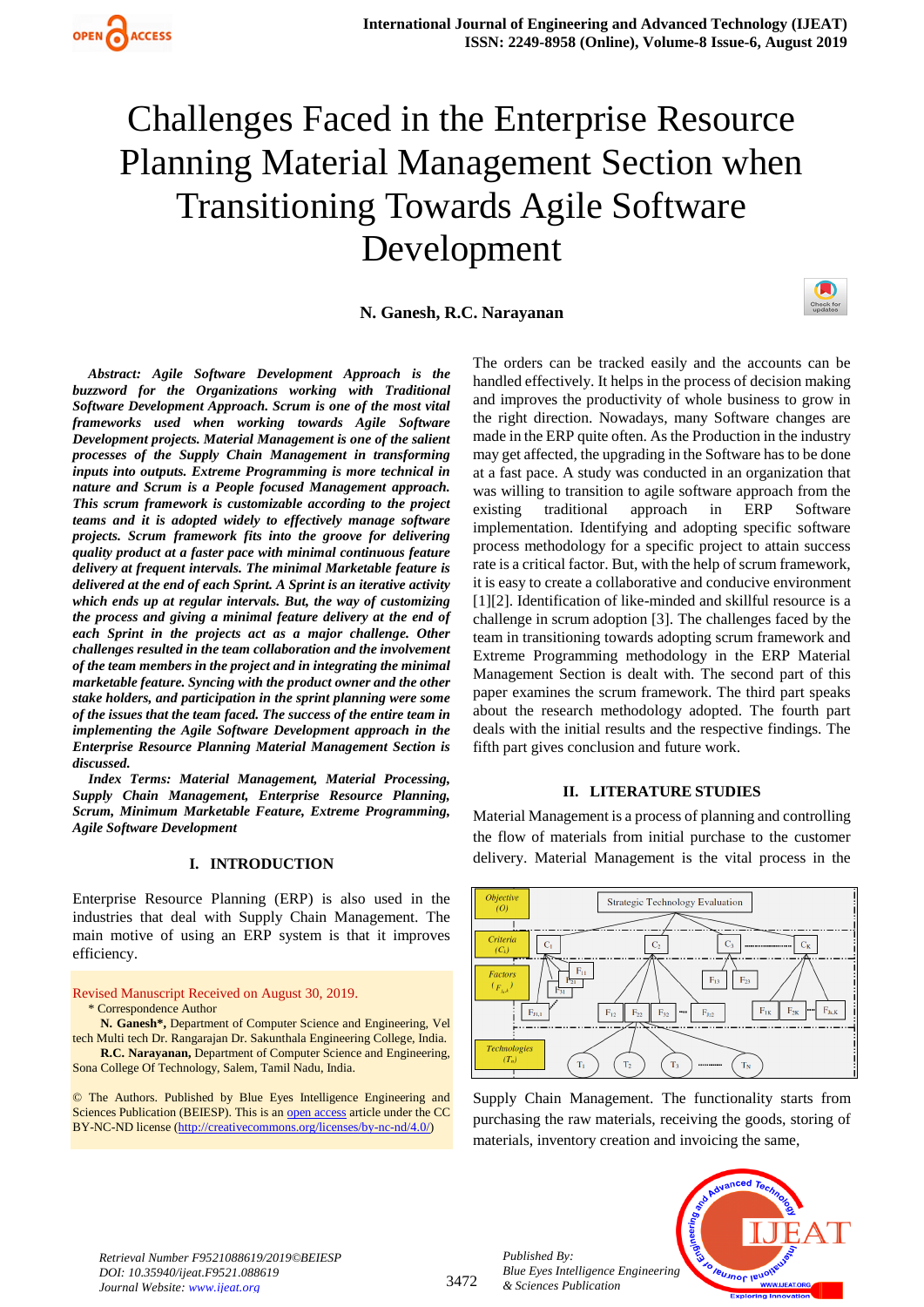#### **Challenges Faced in the Enterprise Resource Planning Material Management Section when Transitioning Towards Agile Software Development**

gearing up of the materials to the production line, Product output, quality checking of the product to comply with that of the Quality Standards, product delivery and maintenance of the product delivered at the customer end [4].

Enterprise Resource Planning is a software system that integrates all data and processes of an Organization into a unified system. Most enterprise nowadays tries to upgrade their productivity through software by integrating the entire process of supply chain management into a computer integrated system [5].

Qualified consultants with knowledge in working with enterprise business processes are required for getting success in implementing an ERP module [6].

Extreme Programming (XP) is one of the Agile Software Development Methodology. In XP, the Programmers write code. The Customer writes the user stories and sets implementation priority. Tester helps the customer to write functional tests. Tracker tracks the progress of iterations [7]. The Agile Coach guides team to follow the XP process.



**Fig. 1 Working of an Extreme Programming in project** Scrum framework is considered to be one of the early agile methods that came into existence when group of individuals coined the Agile Manifesto in 2001. Scrum Framework facilitates the Project Management process. Scrum framework adapts the agile principles and values as stated in Agile Manifesto [8]. The Scrum framework is suitable for handling agile software projects. The scrum framework is briefed as shown in Fig.2.



#### **Fig. 2: Scrum Framework**

Scrum is basically a people oriented approach. Scrum promotes collaboration, team syncing, frequency matching and the other related artifacts leading to the project involvement of the respective stake holders. Scrum projects the role of a Product Owner, who may be the Customer or the Customer representative [9]. Further, Scrum promotes Self organization among the team members which results in the software process improvement and thereby gaining increased productivity [10][12].

#### **III. RESEARCH METHODOLOGY**

Initially, the study was started in identifying the skill of a team member, his involvement in the team and the like mindedness and frequency syncing among the members of the team. The team was given awareness of various agile methodologies that

> *Retrieval Number F9521088619/2019©BEIESP DOI: 10.35940/ijeat.F9521.088619 Journal Website: www.ijeat.org*

could be used in the projects. They were initially given training on one such agile methodology, which is Extreme Programming. The scrum team consists of a scrum master, who is also called as an agile coach, a product owner, who is part of the customer, a team manager, who is responsible for identifying the interested team members. The Organization taken up for study was from Chennai, India that had more than 19 years in manufacturing products and for more than 7 years the Supply Chain Management is handled through ERP. The entire industry has 92 Software professionals working in various roles and responsibilities. Out of them, the professionals willing to work with the Scrum framework were identified. Fig. 3 depicts the scrum team. The aim of identification process is to select the creamy 12 members and to make them the pilot team to start scrum adoption for ERP upgrading in the Supply Chain Management that handle Material Management. Few of the team members had experience in working in Software Projects that involved traditional approach. But, they were only new in implementing the Agile Software Development approach.



**Fig. 3 Identification of scrum team**

As it was a pilot project, the Organization made sure that it is a less critical project and one and only after seeing the initial success, they wanted it to roll out. The pilot team members were also asked to play the role of an agile tester. In an agile team, multiple roles were performed by a single team member [13]. Fig. 4 depicts the identified scrum team and their project progress.



**Fig. 4 Identified scrum team and their project progress**

leusnor les

*Published By: Blue Eyes Intelligence Engineering & Sciences Publication* 

3473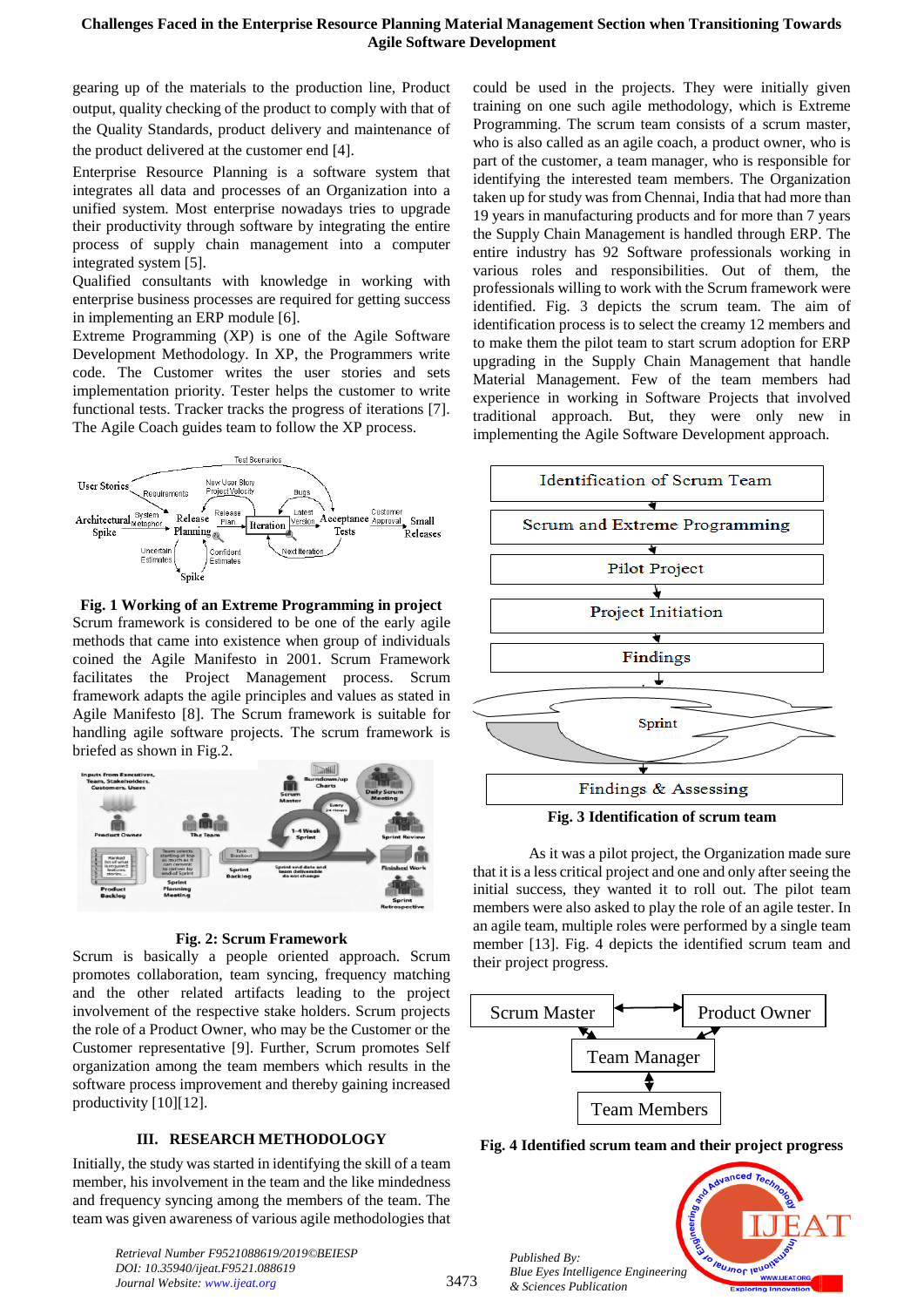

The selection committee selected 12 members from the registered 49 members which is nearly one-fourth of the candidates from the registered candidates. These 12 members were identified as the pilot team. Table 1 shows the selected team.

| <b>Identified</b><br><b>Practitioner</b> | <b>Traditional</b><br><b>Software</b><br><b>Development</b><br><b>Experience</b> | <b>Experience in</b><br>the present<br>Organization |
|------------------------------------------|----------------------------------------------------------------------------------|-----------------------------------------------------|
| P <sub>1</sub>                           | 6                                                                                | 3                                                   |
| P <sub>2</sub>                           | 5                                                                                | 4                                                   |
| P <sub>3</sub>                           | 7                                                                                | 5                                                   |
| P4                                       | 5                                                                                | 3                                                   |
| P <sub>5</sub>                           | 6                                                                                | 2                                                   |
| P <sub>6</sub>                           | 6                                                                                | 2                                                   |
| P7                                       | 7                                                                                | 3                                                   |
| P <sup>8</sup>                           | 6                                                                                | 4                                                   |
| P <sub>9</sub>                           | 5                                                                                | 3                                                   |
| P <sub>10</sub>                          | 6                                                                                | 4                                                   |
| P11                                      | 5                                                                                | 3                                                   |
| P <sub>12</sub>                          | 6                                                                                | 4                                                   |

Table 1: Identified Participants and their Experience Levels The selected pilot team was given 10 days of intensive training, which included two effective workshops on Agile Software Development with an exclusive focus on Scrum framework and Extreme Programming (XP) methodology. The principles and values of agile methods were dealt in detail. Apart from the team members, the Product Owner identified by the customer had 4 years of experience working with agile projects. Well experienced agile coach acted as the Scrum Master for the pilot team. Both the Scrum Master and the Product Owner were the source of treasure for the entire pilot team. The Product Owner gave away the requirements to the Scrum team. The pilot project had 8 sprints with each sprint having 15 days of length and 2 days of sprint gap. In these two days, they had introspective and retrospective meeting [11]. At the end of each Sprint, it was made a mandatory practice to deliver a Minimum Marketable Feature [MMF] to the customer. The data collected were analyzed and initially there was an issue in gathering the requirements and the related issues were sorted out by using a mix of methods [12].

#### **IV. FINDINGS AND OUTCOMES**

By delivering the Minimum Marketable Feature (MMF) at the end of each Sprint improved the Quality of Development process to a greater extent. Data analysis showed the performance of the pilot team and it was broadly segregated into constructive adoption process and negative aspects. Any new ideology taken, there would be negative aspects. So, the negative aspects were also mentioned.The team was asked to inspect among themselves and do an introspective of themselves in order to find them whether they got adapted to the transition towards agile software development. As the MMF was delivered at the end of each Sprint, the team members became energetic after receiving positive feedback from the customer and they started to work in a vibrant manner. But, in order to make the minimal Feature ready at the end of the Sprint, frequent continuous testing was carried out. This MMF concept made a positive impact with the Organization, with the Stakeholders involved it and had a

positive impact in the Software process. Review meetings and retrospective meetings were conducted. Such meeting are conducted to improve one own self and not to find faults with other co-practitioners. As the team was small and was identified within the same Organization, there were no barriers in communication. Barriers in communication may occur mainly in geographically distributed teams only. As the environment was so conducive, only positive feedback was obtained. Further, the pilot team was handpicked from a group of persons who wanted to enroll themselves towards the agile software development. Few selected team members were so lethargic in executing certain task. But, by and large lethargy was minimized as the team size was small was placed in a single location. Few team members found difficulty in collaborating with their fellow team members. In the initial days, they also found pretty difficult in communicating with the Product Owner, as he is experienced in handling projects on agile software development. But, as days went on, the team members were comfortable enough in coordinating with the Product Owner. As Minimal Feature was delivered at the end of each Sprint, continuous testing was done. But, integrating the features with that of the previous Sprint was an issue.

# **V. RESULT & DISCUSSION**

The conducted research showed that all the team members employed in the agile software development project were conducive in nature and were willing to accept change. This is in contrary to the reports stated by the other researchers [15][16]. The retrospective meetings were held in an encouraging manner and as the team is new to agile software development all were having the positive energy. This is in contrary to the negative aspects stated in other research works [11]. As all the team members are known to each other and there was only one scrum master and a Product Owner was present in the same location, there were not much of difficulties in gathering requirements as stated in the other articles [14].

# **VI. CONCLUSION**

Team Collaboration and the motivation of individual team members were found to be the positive aspects of the study made. Similar to any new team working in a new environment, even this team found few issues not in delivering the minimal marketable feature, but in integrating the minimal feature which was also sorted out in due course of time. No major issues reported in handling the agile techniques. No major issues in gathering requirements or in working environment is identified as the team considered was smaller in size and all the team members were present in a single location. As a future extent of this work, the Scrum framework can be adopted to bigger ERP projects that are more critical in nature. As well, this can be implemented for a geographically distributed teams working with varied cultures.

*Published By: Blue Eyes Intelligence Engineering & Sciences Publication* 



*Retrieval Number F9521088619/2019©BEIESP DOI: 10.35940/ijeat.F9521.088619 Journal Website: www.ijeat.org*